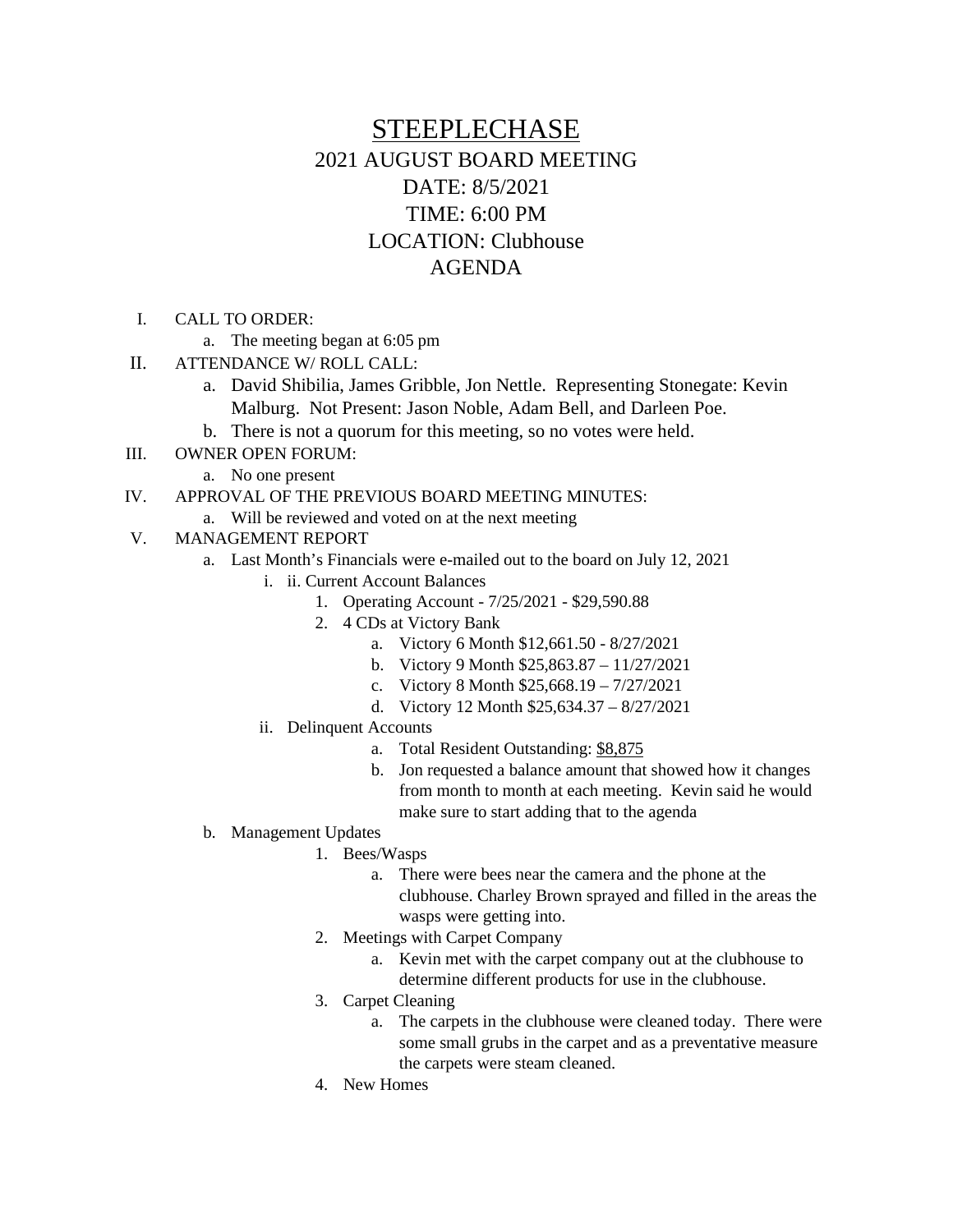a. The board asked how many new homes were built out in the community. Kevin looked it up and there are 18 new homes. The board asked that Kevin provide an update on these numbers at each meeting and Kevin said that he would moving forward.

# VI. OLD BUSINESS:

- a. Sediment Removal
	- i. Kevin noted that he had provided an update from the contractor for the sediment removal through e-mail to the board notifying that rip rap was not used because it might catch the sediment and in hard rains wash the sediment further down into the sediment areas. They also dug large holes into the areas for sediment to collect, but not make it into the larger retention basin. They could not remove sediment from the bank areas due to erosion and guidelines on gradual steepness. Kevin asked if there were any additional questions regarding the sediment removal and the board said there were none. Kevin noted he and not received any further questions and asked if it was okay to approve the last payment of the sediment removal. The board said it would be okay.
- b. 8' Benches Plaque for Wayne Hampton
	- i. Kevin noted that the new bench is in and is ready to be installed. The board asked if this was the same one that will have the honorary plaque for Wayne Hampton and Kevin said it would.
- c. Plaque Box near Flags David
	- i. David noted he still needed to work on getting a different option. The board also requested that on future agendas Kevin list out if a board member is responsible for a specific task to list them out on the bullet points. Kevin said that he would moving forward.

## d. Aeration System

- i. Kevin noted that when he was out in the community, he did not see the aeration system running. He would follow up with Matt at The Lake Doctors. Kevin also had bids on the electrical for the aeration system, but it could not be voted on at this point.
- e. Electrical Around Pool
	- i. Kevin has the quotes for the work around the pool and will send those out to the board to review and try to get a vote and additional information.
- f. Driveway Extensions & Emergency Vehicles
	- i. David had asked Jeff Casazza to join the board around 7 pm to discuss and other changes the board might consider bringing a vote to the community.
- g. Clubhouse Repairs
	- i. Kevin has one last vendor providing a repair/painting quote. They should be getting it to him in the next week.
- h. Clearsite Lots
	- i. The board asked if they had heard anything from Clearsite and Kevin indicated that he had not. They requested that he reach out to them and see if they have plans ready to be reviewed.
- i. Paddle Boats
	- i. Kevin asked if there was any additional discussion on paddle boats at this time and the board indicated that they didn't have anything to discuss currently.
- j. Solar Panels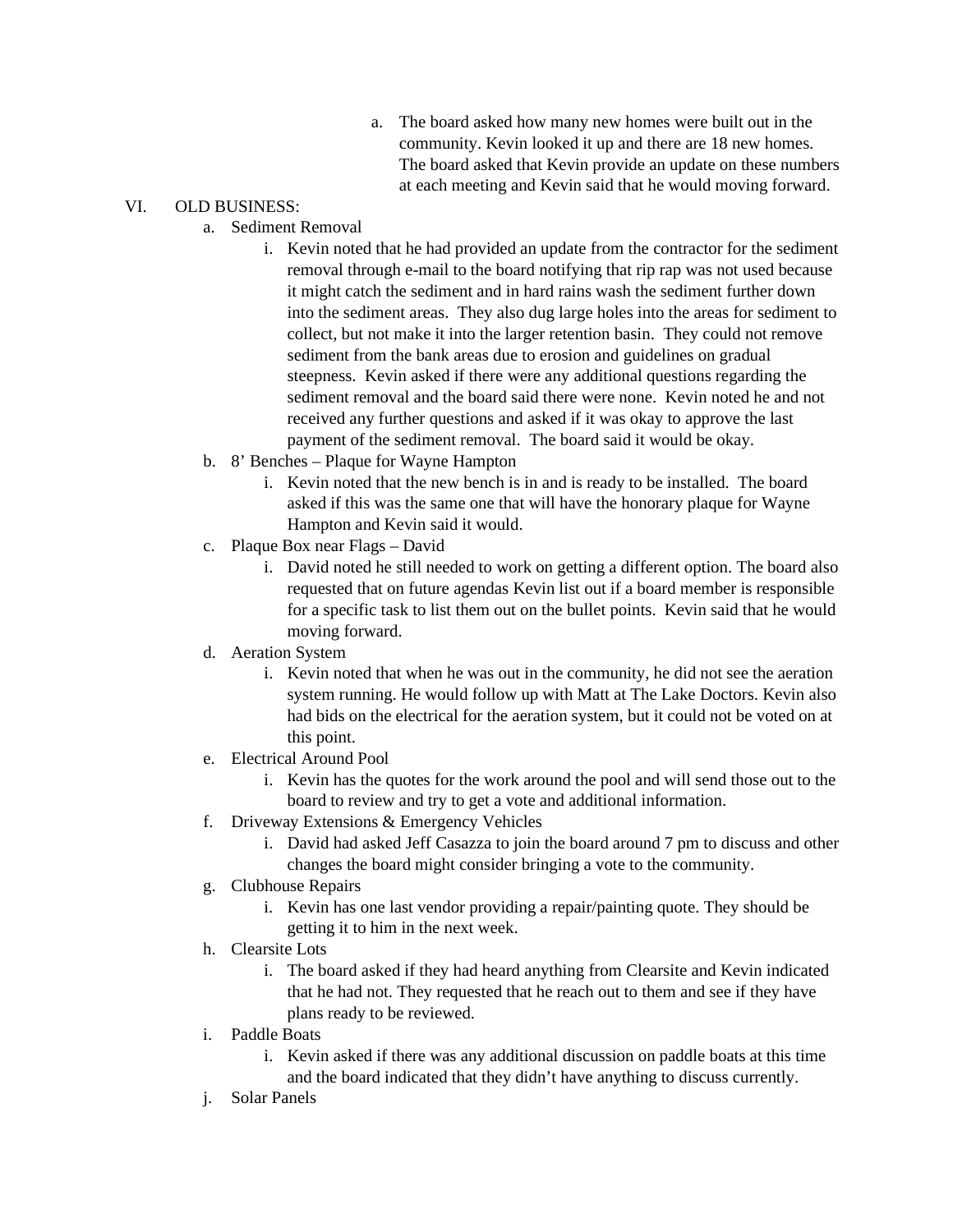- i. The board noted that solar panels will be something that will come up in the community, but at this time they do not have any additional items to discuss on it.
- k. Additional Street Lights New Section: Jason
	- i. Kevin asked if anyone had gone and determined where they wanted the lights to go to get quotes from Duke. The board indicated that they had not and were under the impression that Jason would be doing it. They asked Kevin to list Jason as the primary person on the next agenda
- l. Punching Bag \$250 (Image below)
	- i. Jason had sent over an image and price for a nearly brand-new punching bag. The board is in favor of it but did not have the votes for it. They also wanted to know where it would be going in the clubhouse and recommended having an area that is at least taped off that would be the area an individual would workout in. Kevin asked about if punching gloves would be something they would provide, and the board recommended this be at the user's discretion to bring their own.
- m. Tanning Bed
	- i. The board discussed and noted that there were a lot of issues with tanning beds from cost, maintenance, and oversight and at this time wanted to use resources for other areas in the community.
- n. Beaver and Rat
	- i. Charlie Brown is requesting another week to work on removing the beaver and the board was fine with him doing it.

#### VII. NEW BUSINESS:

- a. Selling flowers in front of the clubhouse
	- i. The board discussed someone requesting the opportunity to sell flowers out at the clubhouse. The board discussed and there may not be issues if it was during the week, but during the weekends when the pool is open and there are clubhouse rentals, parking can get filled up quickly, so that would not be a time frame that would be favorable. The board indicated that they did not see such restrictions if someone wanted to set something up at the gazebo with approval first.
- b. Ages of people allowed at pool on their own.
	- i. David had an incident where there were 14-year-olds diving at the shallow end of the pool. After the discussion that ensued David noted that perhaps allowing 14-year-olds without oversight was not the best option for the pool. David recommended increasing that age for the community.
- c. Insurance Umbrella Policy
	- i. Kevin reviewed the insurance policy for the community and did not see an umbrella policy for it. Currently the community has a 1-million-dollar coverage policy. However, if there were to be an accidental death at the pool those settlements can exceed that amount. Auto-Owners presented a policy for a 1 million-dollar rider that included the pool, so the association has a total coverage of up to 2 million. The amount for the umbrella is \$948 a year. No vote could be held but the members present were favorable to it.

#### VIII. NEXT MEETING:

a. The next meeting is scheduled for September 2nd, 2021